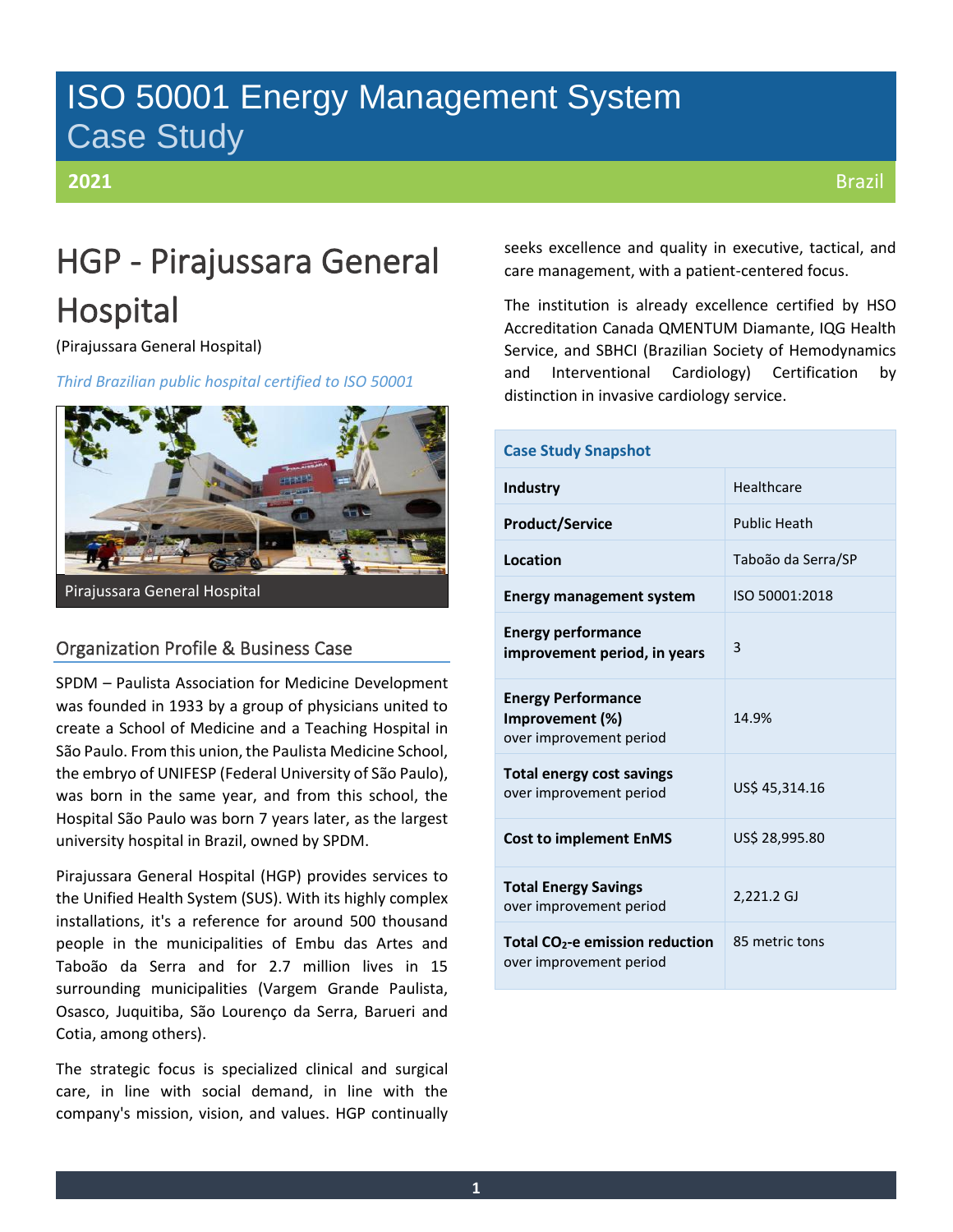The HGP has in its profile: Administrative and support activities in general and activities related to hospital medical care with regard to surgeries in general, Hospital Infection Control Commission (HICC), central sterile services department (CSSD), blood bank, Intensive Care Units (ICU), clinical care (outpatient clinic) and emergency, clinical analysis laboratory.

HGP keeps the Environmental Management Center, whose main objective is to reduce the environmental impacts arising from HGP's hospital processes. Environmental impacts mitigation is a priority for the organization since it is part of strategic planning. The continuous search for improvement has made HGP assume commitments to sustainability in a broader way locally, with participation in the Global Green and Healthy Hospitals, Health Care Climate Challenge, Energy Challenge, Waste Challenge, also seeking the quality certifications such as ISO 9001, ISO 14001, ISO 45001, ISO 50001, Green Kitchen, ONA III, and QMentum International.

It was implemented the ISO 50001:2011 energy management system (EnMS) in 2019.

*" Energy management enables better allocation of public resources in health, generating added value to the patient "* JOELCIO MARCELO VILARINHO, HOSPITAL MAINTENANCE ENGINEERING MANAGER.

#### Business Benefits

The hospital's energy policy is integrated with the quality, environmental, occupational health, and safety systems, and is, therefore, an IMS policy. With the implementation of ISO 50001:2011, the institution improved its management system, becoming more efficient, establishing guidelines and targets to achieve established goals regarding its service provision, with a business sustainable vision in order to satisfy the user's expectations and other interested parties.

Energy management was identified as a solution that aims to overcome difficulties and improve efficient energy, bringing economic and environmental benefits with energy consumption savings within the organization without affecting the quality and provision of healthcare services.

The implementation of the Energy Management System also provided to the maintenance engineering a possibility of revision and improvement in the energy management system already existing at the HGP, resulting in a reduction in total energy consumption and, consequently, its costs. Another important point is the polluting gas emissions reductions.

This policy was instituted in 2019 through SPDM's corporate management, providing a basis for establishing the objectives and goals of the management system, and, for now, it has met all the institution's objectives.

The policy was instituted at all levels of the hospital, including service providers, which enabled the purchasing policy improvement and development where materials, services, and equipment acquisition processes are more rigorously evaluated at efficient energy terms. The awareness culture of processes involving energy use was another significant change among sectors and employees, where everyone's involvement was the main tool for obtaining results.

Other benefits that HGP obtained with the implementation of the EnMS were:

• Purchasing Processes acquiring better energy performance equipment.

• rational energy use through new electrical loads planning.

• Online electric energy consumption monitoring through software (Smartenergy), which can faster predict electricity consumption deviations, providing data for instantaneous actions.

• Greater visibility on volumetry related to the energy matrix.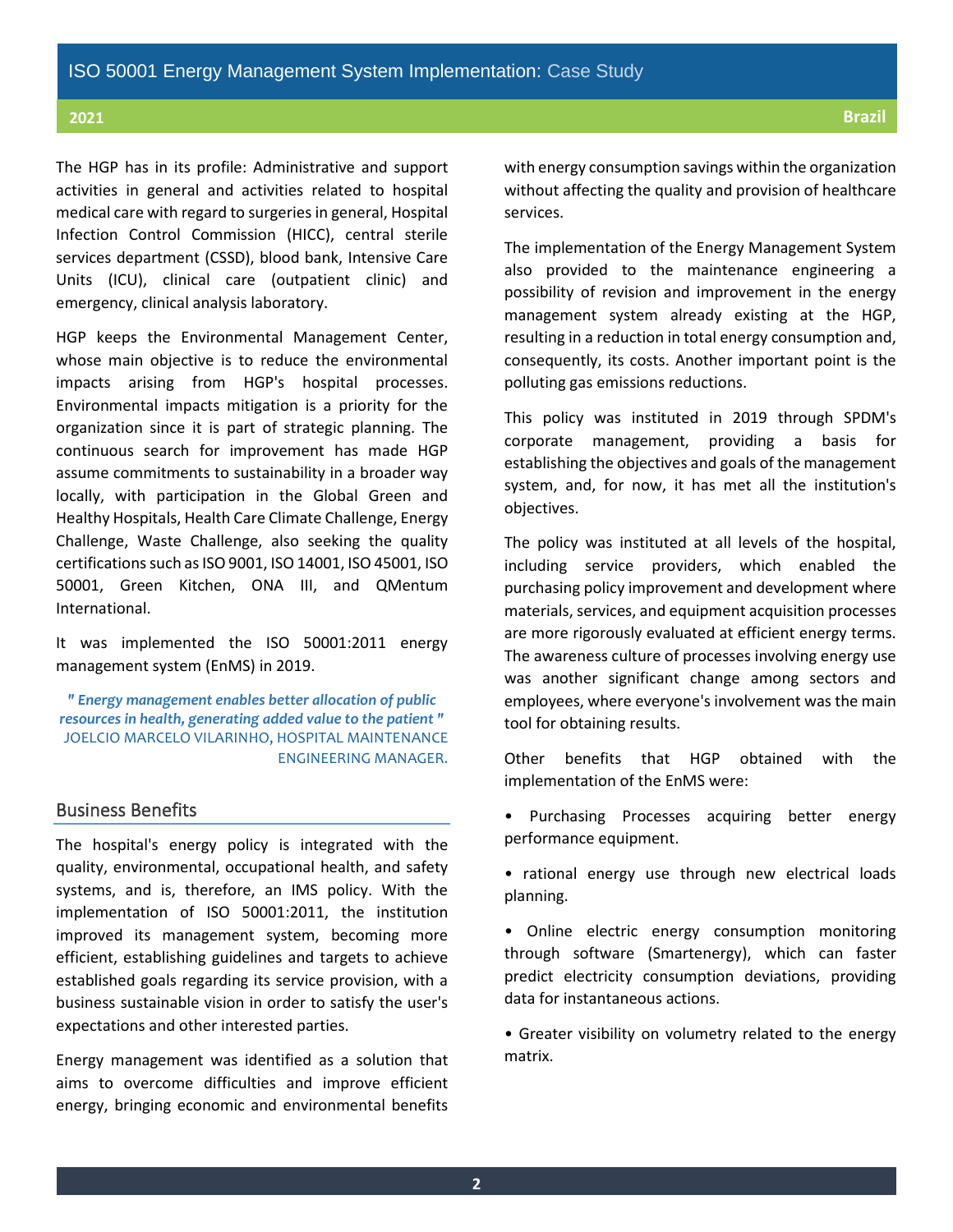• Clear identification in equipment with the highest energy consumption, enabling assertive actions to seek the most rational energy use.

• Between 2017 and 2019, there was a 14.4% reduction in LPG consumption based on the medians of the years (from 139,903 kWh to 119,848 kWh), and 20.5% based on the sum of the consolidated data (1,453,774 kWh for 1,156,611.12 kWh). There was also an 80% reduction in diesel oil consumption.



The Pirajussara General Hospital aims for energy performance improvement through energy management by applying techniques in project development to increase energy efficiency and also by supporting energy-efficient products and services acquisition. To this end, it was proposed replacement for all climatization equipment by more efficient models, which use less offensive refrigerant gas and technology that consume less energy, while around 30% of the existing equipment in the HGP's facilities has already been replaced.

The energy management system points to a rational administration existence, which contributes to a society with Environmental awareness, as the employees who participate in the processes take these experiences to their social circles and directly help in society's understanding and engagement.

### Plan

Pirajussara General Hospital established a 5% reduction as a goal for global energy consumption between the consolidated annual consumption in the periods of 2017 and 2018, agreed in a strategic objective.

Global energy consumption is the sum of energy vectors (electricity, gas (LPG), and diesel oil), that were evaluated in the historical data since 2016.

It was decided, in the consensus of senior management, to stipulate the year 2017 as the Energy Baseline (EnB), as it is the most similar structural and production scenario to the year of implementation.

To obtain for each equipment individual consumption in the HGP's technological park, a task force was carried out, with the Maintenance Engineering, Clinical Engineering, Information Technology, Food and Nutrition Unit, Hospital Hospitality and Environmental Management teams working with the processes mapping and machinery and equipment inventory, recording their respective consumption power.

With a telemetry system (Smartenergy) already installed, instantaneous data acquisition is read on the platform to obtain relevant data on energy consumption. This system was acquired to support the Energy Management System in analyzing consumption and defining improvement strategies.

For locations that do not have telemetry, the equipment power was obtained by consulting technical manuals and consumption was estimated taking into account the installed equipment power multiplied by the monthly use time.

For the energy use and consumption analysis, the HGP sought to establish an indicator relating to the relevant variables, identifying the three energy vectors uses, defining all areas of the Hospital as frontiers, and carrying out a consumption history survey for each energy vector, which are: electricity, LPG, and diesel oil.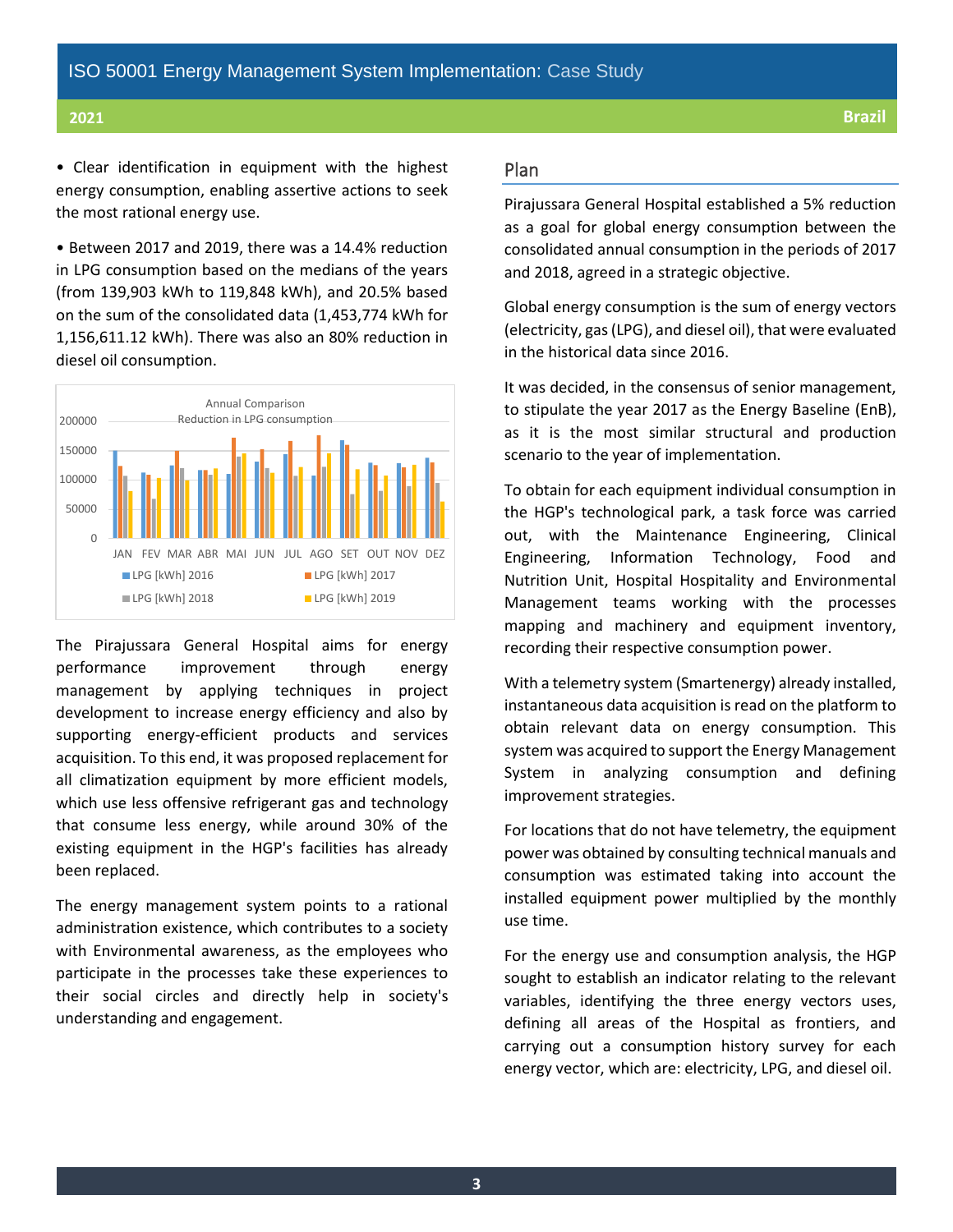Aiming at constant efficient energy improvements, management practices were developed, either through continuous actions, such as the preventive inspection routines creation for equipment and systems or with one-take actions, such as 100% of hospital's lamps replacement by LED lamps, which mostly were fluorescing and the replacement process brought economy and durability, the same for more efficient engines purchase.

*" THE APPLICATION OF THE ISO-50001:2018 STANDARDIZATION ENABLED THE HOSPITAL'S MAINTENANCE ENGINEERING LEADERSHIP A TECHNICAL DEVELOPMENT IN MANAGEMENT SYSTEMS."* JOELCIO MARCELO VILARINHO, HOSPITAL MAINTENANCE ENGINEERING MANAGER.

### Do, Check, Act

To achieve the proposed objectives and goals, it was necessary to do more than just think about SUSTAINABILITY, it was necessary to ACT, DO, CHECK. The key to obtaining the results achieved is directly related to the involvement of all areas with the support of all the people and the support of the Senior Management.

#### **DO**

• Financial resources: There was a need for significant financial investments made available by Senior Management, all organized in meetings with the Energy Management System committee, planning the actions to be taken and provisioning such financial resources to improve energy efficiency, to meet legal requirements needs and to reduce significant environmental impacts.

• The replacement of several pieces of equipment and the acquisition of many others, all to meet strategic goals of the EnMS, allowed the project good results. Air conditioners, cooking boilers, lamps, capacitor bank, combined ovens, pass-through, autoclaves, refrigerators, and freezers were replaced

• Purchasing: Senior Management, in its strategic planning, defined that one of the requirements for machinery and equipment purchasing is the presentation of better energy performance. A procedure was developed containing the methodology for the products and services acquisition and guidelines for the selection, evaluation, and reassessment of suppliers.

• The use of a specific form in the products or services purchase that are critical to the EnMS was implemented, with criteria for evaluating product energy performance to be purchased.

#### **CHECK**

• In order to maintain the results obtained with the implementation of the EnMS, it is necessary to have continuous monitoring for the entire process already implemented, where the energy consumption monitoring must be carried out daily, which is done in the HGP through the Smartenergy software in the total energy consumption and through individualized meters installed in equipment considered as SEU (SIGNIFICANT ENERGY USE) or even those that at a certain time was considered as a potential SEU, such as the autoclave in the CSSD and the Surgical Center Chiller, where the records are made by the electricians in a specific spreadsheet and the data are transferred to an Excel spreadsheet by the maintenance administrative sector.

• In addition to telemetry, there is a monthly collection of electricity consumption, LPG, and diesel oil data, recorded in a control spreadsheet after receiving the monthly bills issued by the concessionaires and suppliers, with also the LPG consumption recording at the steam boilers entrance, enabling greater consumption monitoring, where a spreadsheet is filled in by the boiler operators and the information is transferred to an Excel spreadsheet by the maintenance administrative sector, where it is observed the Hospital's energy performance behavior.

• Monthly meetings with the EnMS committee: results analysis and action plan definition when deviations are observed.

• Internal and external audits: annual, to monitor IMS (Integrated Management System) performance.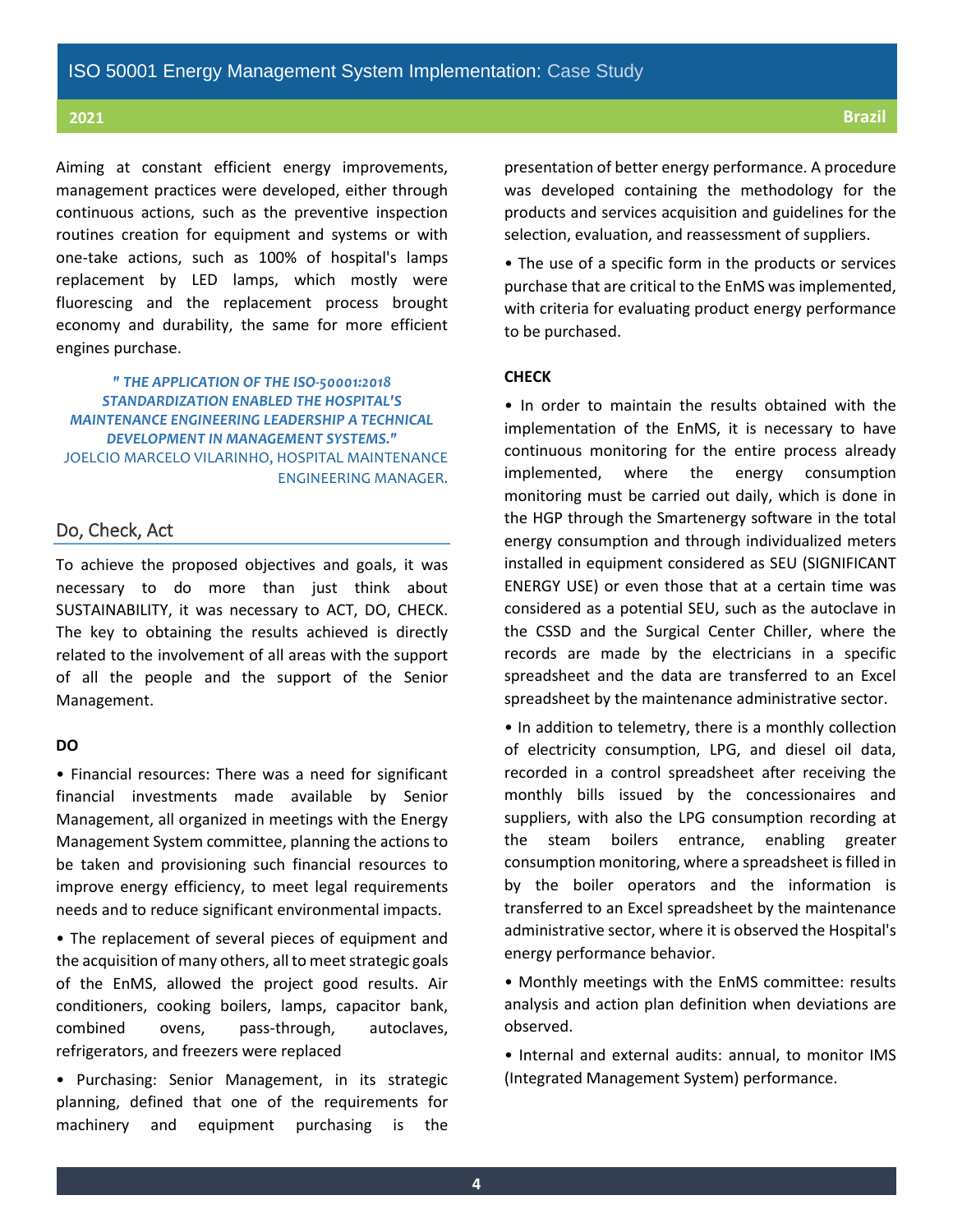• Annual critical analysis of Senior Management: discussion of EnMS and IMS results, with objectives and goals definition for the next cycle (year), the financial resources allocation definition, with ongoing actions monitoring, and need to change analysis in the EnB (Energy Baseline in 12 months period) in case of occurring changes in the institution that impact the EnMS.

#### **ACT**

• The need to comply with requirements and meet standards in relation to energy consumption and employees' greater alignment with organizational objectives requires that actions such as meetings with the EnMS committee and critical analysis take place annually. The managers part of the EnMS committee, analyze the performance of the EnMS and, in deviation cases that may negatively impact the stipulated goals, help in the critical analysis and in dealing with the deviation. The committee and Senior Management are also responsible for developing actions to improve the EnMS, after perceiving opportunities in the Integrated Management System (IMS).

• HGP carried out a survey of the consumption history for energy sources used throughout its border. The survey considered the data related to each energy used source (Electricity, LPG, and Diesel Oil), consolidating the Hospital's global energy consumption given by the equation:

- Global consumption =  $(\Sigma$  Electric cons. +  $\Sigma$  Gas cons. (LPG) + ∑ Diesel Oil cons.) kWh
- To carry out the energy review, it was considered consumption data for the last 3 years and the current one.

• After surveying the consumption of all Hospital equipment and its representativeness as a whole, Significant Energy Use (SEU) was defined as all equipment whose energy consumption (Electric, LPG, or Diesel Oil) is equal to or greater than 5 % in relation to the global consumption of HGP.

• The Energy Baseline (EnB) of HGP was established in order to allow the Hospital's energy performance monitoring and corrective actions definition or improvements in this performance. The EnB was referred to and determined according to the Hospital's consumption history, and its change will only be carried out when there are significant changes in processes or services, such as new technologies inclusions, new processes inclusion, or hospital building structural changes.

When analyzing the global electricity consumption history data all over the years, it was kept the same consumption in 2020 comparing to 2019, taking into account the transient variation of this seasonality consumption (like temperature variation interferences in the air conditioning park equipment consumption).

When related the electricity consumption to the total number of procedures, there was a 44% increase in the median consumption for performing procedures at the Pirajussara General Hospital, from 0.58 kWh per procedure to 0.81 kWh per procedure, considering April, as the point outside the curve.

The study of this point converges to the month with the lowest institutional production, as determined by the State Health Department, to meet a possible need of the population with hospitalization for Coronavirus infection (in April, this hospital was referenced for COVID-19 hospitalizations). The procedures reduction was not enough to reduce energy consumption, which does not reflect use efficiency, only that electrical energy consumption from 100% or 85% operation is similar (Example: the climatization system in the Surgical Center needs to be working 24 hours a day, 7 days a week, independent of the percentage of procedures performed).

#### **LPG consumption**

In the following are discriminated equipment that consumes LPG at Pirajussara General Hospital: Industrial Steam Boiler, which supplies steam for heated water delivery, and the steam cooking caldron in the Food and Nutrition Division (FND), in addition to LPG supplied directly to other FND equipment like the stove, combined oven, and gas caldrons.